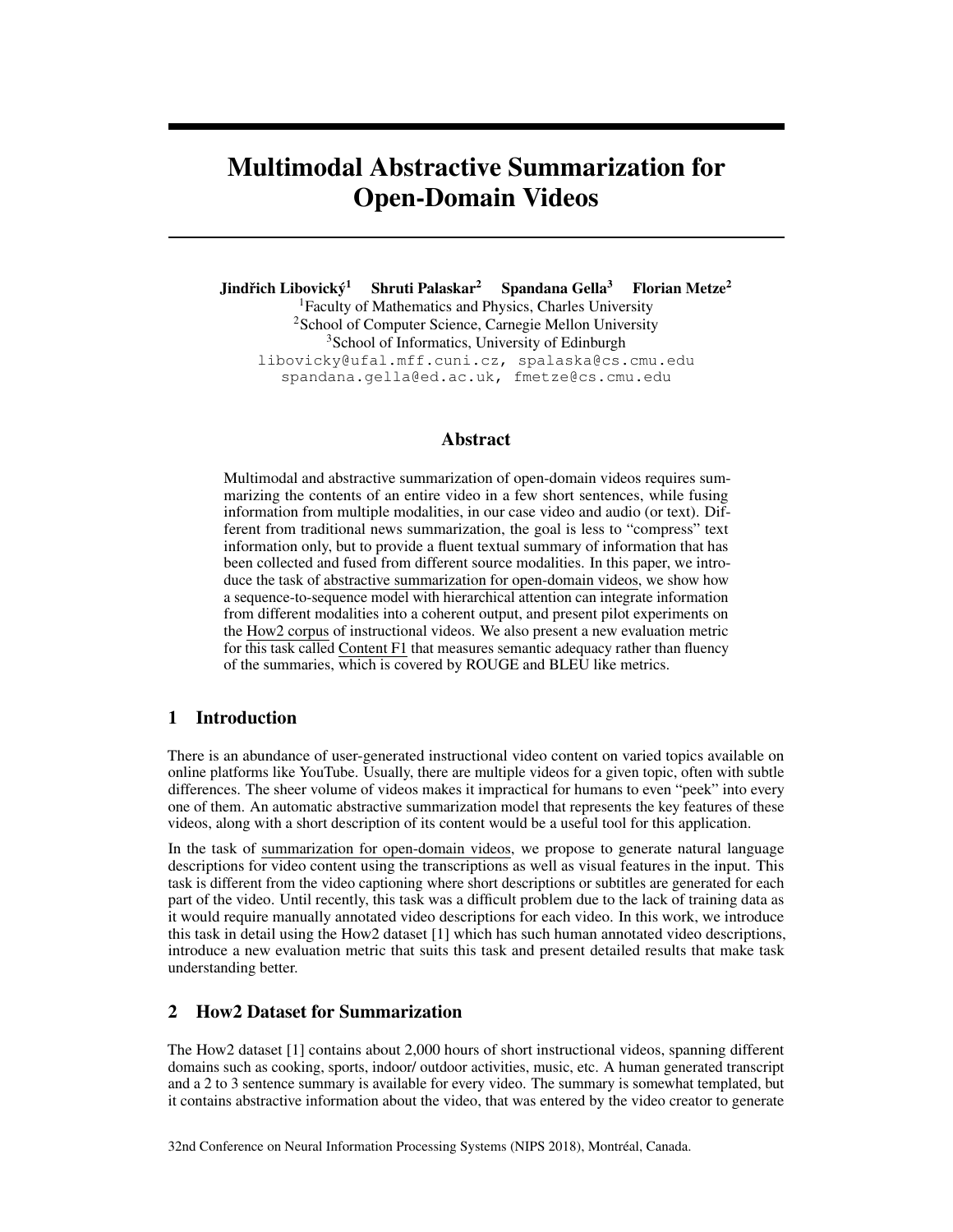#### **Transcript**

today we are going to show you how to make spanish omelet . i 'm going to dice a little bit of peppers here . i 'm not going to use a lot , i 'm going to use very very little . a little bit more then this maybe . you can use red peppers if you like to get a little bit color in your omelet . some people do and some people do n't …. t is the way they make there spanish omelets that is what she says . i loved it , it actually tasted really good . you are going to take the onion also and dice it really small . you do n't want big chunks of onion in there cause it is just pops out of the omelet . so we are going to dice the up also very very small . so we have small pieces of onions and peppers ready to go .



#### **Summary**

how to cut peppers to make a spanish omelette; get expert tips and advice on making cuban breakfast recipes in this free cooking video .

Figure 1: How2 dataset example with different modalities. "Cuban breakfast" and "free online video" is not mentioned in the transcript, and has to be derived from other sources.

interest in a potential viewer. It is a suitable target for the the multi-modal abstractive summarization task as defined above. More details about the dataset and how to download it are available at the website https://github.com/srvk/how2.

In Figure 1 we show an example video from the dataset with the transcript, summary and a keyframe from the video. We see that the transcript describes the entire process in detail, while the summary is a high-level overview of the entire video, mentioning that the peppers are being "cut", and that this is a "Cuban breakfast recipe", which is not mentioned in the transcript. We observe that text and vision modalities both contain complementary information, which when fused together, helps in generating richer and fluent video descriptions. To have bigger validation and testing sets for our summarization experiments, we did not use the original splits of the How2 corpus, but we randomly select 73,993 videos for training, 2,965 for validation and 2,156 for testing. The average length of transcripts is 291 words and summaries is 33 words.

Action Feature Extraction The video features we use in this work are action features of 2048 dimensions extracted every 16 non-overlapping frames using a ResNext-101 3D Convolutional Neural Network [2] trained to recognize 400 different human actions in the Kinetics dataset [3]. This results in a sequence of feature vectors per video rather than a single/global one but we use both of these in our models described in Section 4. In order to obtain the latter, we average pooled the extracted features into a single 2048-dimensional feature vector which will represent all sentences segmented out of a single video.

#### 2.1 Evaluation

Because the summaries in this dataset follow a certain pattern, we analyzed the most frequently occurring words in the source and target distributions, as shown in Table 1. The words in transcript reflect the conversational and spontaneous speech while the words in the summaries reflect their descriptive nature. We evaluate the summaries not only with the ROUGE score, but also introduce the Content F1 metric that fits the template-like structure of the summaries.

Table 1: 20 most frequently occurring words in Transcript and Summaries.

| Set     | Words                                                                                                                                                                                                |
|---------|------------------------------------------------------------------------------------------------------------------------------------------------------------------------------------------------------|
| Summarv | Transcript , the, to, and, you, a, it, that, of, is, i, going, we, in, your, this, 's, so, on<br>., in, a, this, to, free, the, video, and, learn, from, on, with, how, tips, ., for, of, expert, an |

ROUGE We evaluate on the standard metric for abstractive summarization ROUGE [4], reporting the ROUGE-L score that measures the longest common sequence between the reference and generated summary. We notice that ROUGE-L prefers style of output over content.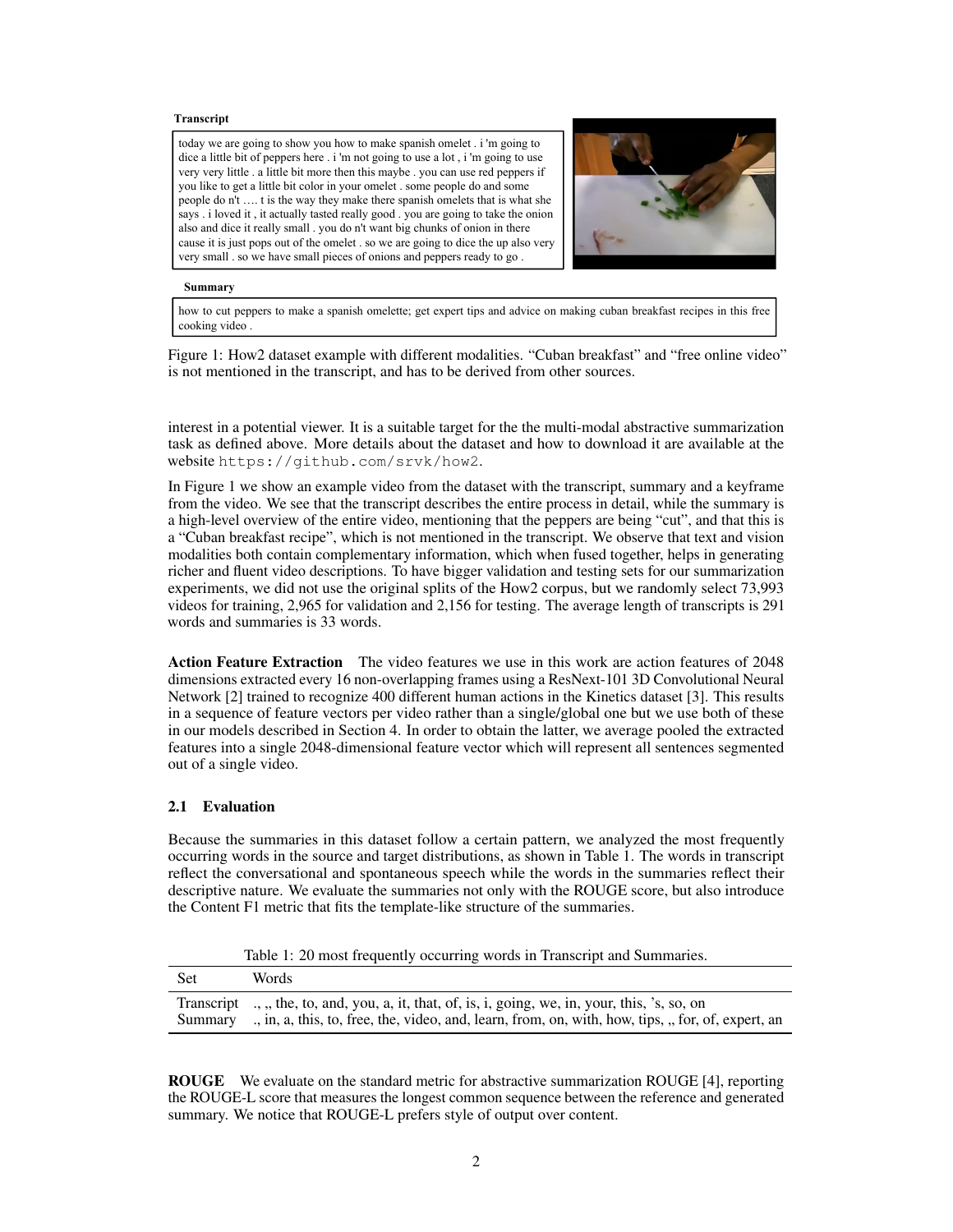

Figure 2: Video-only (left) and Text-and-Video models with Hierarchical Attention (right).

Content F1 This metric is the F1 score of the content words in the summaries based over a monolingual alignment. We use the METEOR toolkit [5, 6] to obtain the alignment and compute the F1 score. We set a zero weight to function words ( $\delta$ ), equal weights to Precision and Recall ( $\alpha$ ), and no cross-over penalty  $(\gamma)$  for generated words. Additionally, we observe a set of catchphrases from our summaries like the words *in, this, free, video, learn, how, tips, expert* as they appear in most summaries and are act like function words instead of content words. Due to their frequency, they are easy to predict and increase the ROUGE score. To get a fair understanding of the model quality, we remove these words from the reference and hypothesis as a post-processing step while calculating the Content F1 score. Note that Content F1 ignores the fluency of output.

# 3 Sequence-to-Sequence model with Hierarchical Attention

We use an Recurrent Neural Network (RNN) [7] based Sequence-to-Sequence (S2S) model [8] consisting of 3 main components: the encoder, the decoder and the attention-mechanism [9].

Hierarchical Attention For the multimodal summarization we follow the hierarchical attention approach [10] to combine textual and visual modalities. The model computes the context vector independently for each of the input modalities. In the next step, the context vectors are treated as states of another encoder and a new vector is computed. The hierarchical attention computation is shown in Figure 2, which also shows a video-only model using an RNN. When using a sequence of action features instead of a single averaged vector for a video, the RNN layer helps capture context.

# 4 Results and Discussion

As a baseline, we train an RNN language model [11] on all the summaries and randomly sampled tokens from it to obtain a prediction. The output obtained is fluent in English leading to a high ROUGE score but the content is poor, leading to a low Content F1 score in Table 2. As another baseline, we replace the target summary with rule-based extracted summary from the transcription itself. We used the sentence containing words "how to" with predicates "learn", "tell", "show", "discuss" or "explain". This was usually the second sentence in the transcript. Our final baseline was a model trained towards the summary of the nearest neighbor of each video instead of its own. This model achieves similar Content F1 score as the rule-based model which shows similarity of content and further demonstrates utility of the Content F1 score.

We use the text and action features to train various models with each and all of the modalities. The text-only model performs best when using the complete transcript in the input. We trained two video-only models: first model uses a single mean-pooled feature for entire video, while the second model applies a single layer RNN over them. The RNN layer helps capture sequence information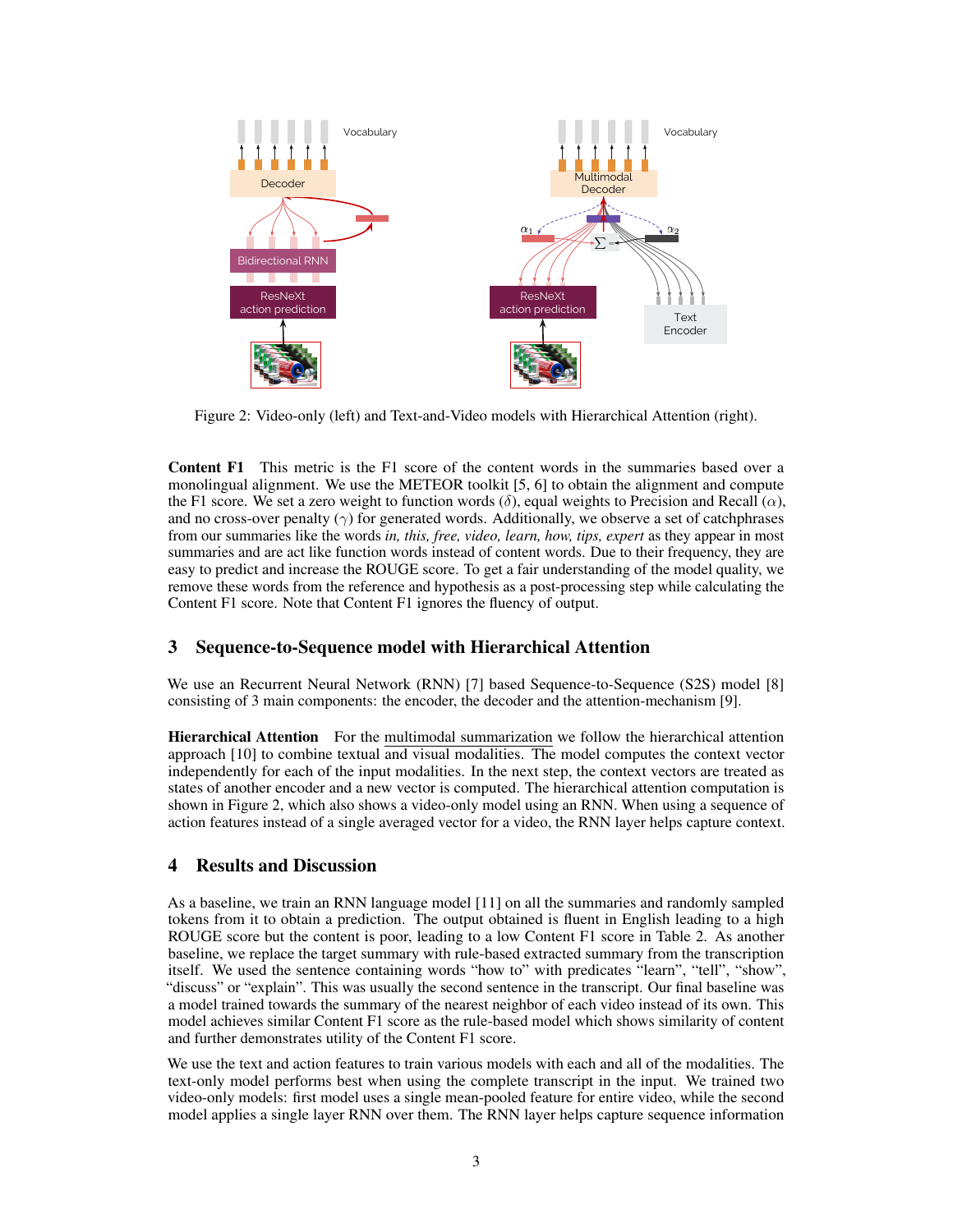| Model No.      | Description                              | ROUGE-L | Content F1 |
|----------------|------------------------------------------|---------|------------|
|                | Random Baseline using Language Model     | 27.5    | 8.3        |
| 2a             | Rule-based Extractive summary            | 16.4    | 18.8       |
| 2 <sub>b</sub> | Next-neighbor summary                    | 31.8    | 17.9       |
| 3              | Using extracted sentence from 2a only    | 46.4    | 36         |
| 4              | First 200 tokens                         | 40.3    | 27.5       |
| 5              | Complete Transcript (650 tokens)         | 53.9    | 47.4       |
| 6              | <b>Action Features only</b>              | 38.5    | 24.8       |
|                | <b>Action Features + RNN</b>             | 46.3    | 34.9       |
| 8              | Text + Action with Hierarchical Attn     | 54.9    | 48.9       |
| 9              | Text + Action RNN with Hierarchical Attn | 53.4    | 46.8       |

Table 2: ROUGE-L and Content F1 for different summarization models: random baseline (1), rulebased extracted summary (2a), nearest neighbor summary (2b), different text-only (3-5), video-only (6-7) and text-and-video models (8-9).

in the video features that gives a richer feature representation than mean-pooling. Note that using only the action features in input obtains competitive ROUGE and Content F1 scores compared to the text-only model showing the importance of both modalities in this task. Finally, the hierarchical attention model that combines both modalities obtains the highest score. Model hyper parameter settings, attention analysis and example outputs for the models described above are available in the Appendix.

# 5 Related Work

Neural abstractive summarization is an emerging field for which some commonly used text-only datasets are CNN/Daily Mail [12, 13], Gigaword [14] and the Document Understanding Conference challenge data [15]. Research in this field has mainly focused on summarization for the news domain, starting with single sentence generation [16], and progressing to multi-sentence [17] and multi-document summarization.

Multimodal abstractive summarization is a much more recent challenge with yet no benchmarking datasets. Li et al. 2017 [18] collected a multimodal corpus of news articles containing 500 videos of English news articles paired with human annotated summaries. The dataset has news articles with audio, video and summaries but there is no human annotated audio-transcript which is the main input. UzZaman et al. 2011 [19] collected a corpus of images, structured text and simplified compressed text for summarization of complex sentences where summarization is aided by these different image and text modalities. They designed methods to select summaries from available data due to lack of annotated training data. Sah et al. 2017 [20] propose methods to generate visual summaries for long videos. They also propose to generate textual summaries by using video captioning and preexisting summarization models as they do not have human annotations.

Summarization for the news domain focuses on condensing information from multiple sentences into one, and reproducing facts as correctly as possible. In our task, summarization focuses on describing the intent of the video and stating the exlusive and unique features of the video, irrespective of modality. This summary can thus be thought of like a textual "teaser" for the video.

# 6 Conclusion

We present a first multimodal video summarization system, which generates abstractive summaries on the open-domain How2 data. We define and show the quality of a new metric, Content F1, to evaluate the video descriptions that are designed as teasers or highlights for viewers, instead of condensed input like traditional abstractive summaries. We also present a video-only summarization model that performs competitively with a text-only model. In the future, we would like to extend this work to multi-document summarization with this dataset, and also build end-to-end models directly from speech instead of speech transcripts.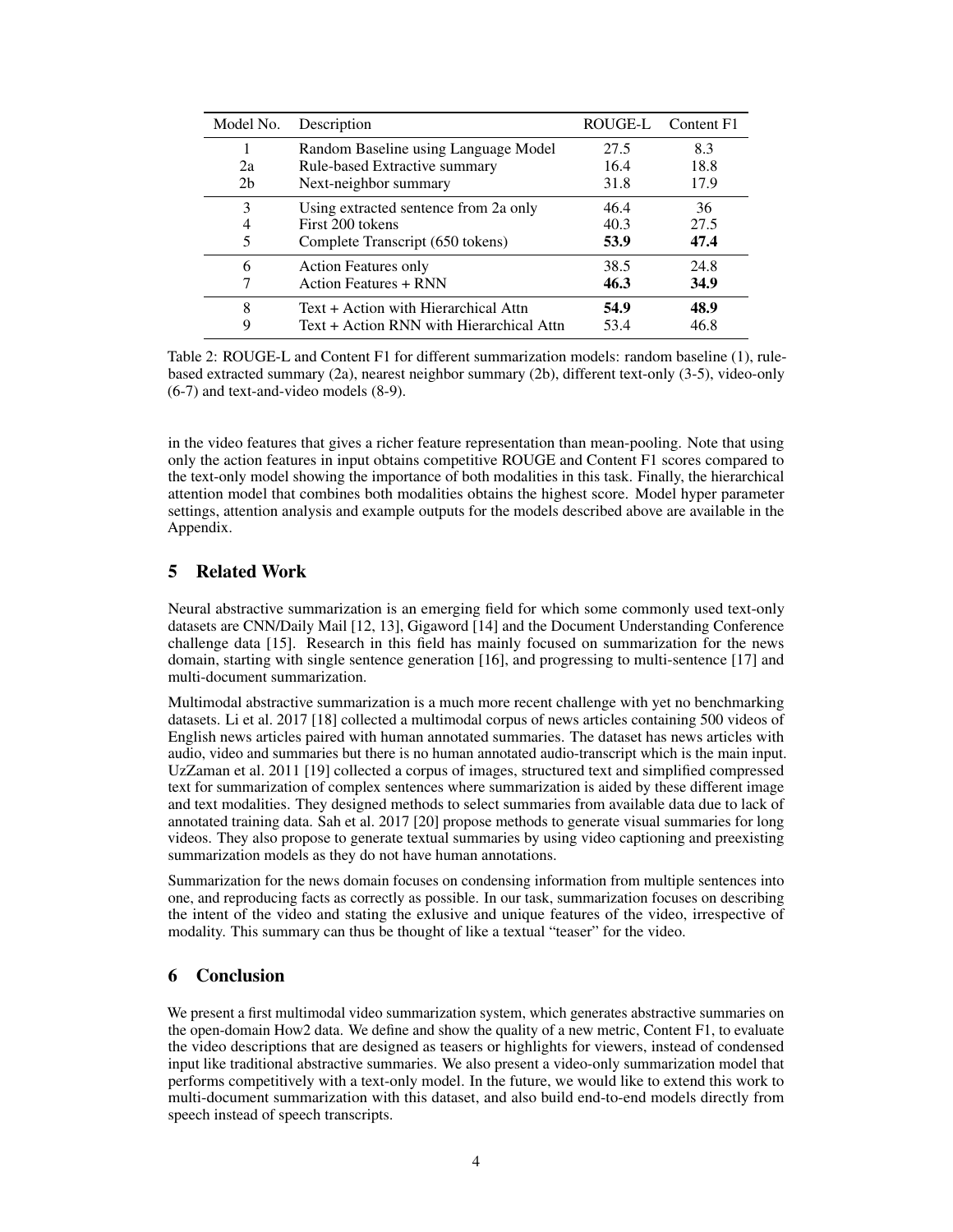#### Acknowledgments

This work was mostly conducted at the 2018 Frederick Jelinek Memorial Summer Workshop on Speech and Language Technologies, $<sup>1</sup>$  hosted and sponsored by Johns Hopkins University. This work</sup> was also funded in part by the Amazon Research Awards. This work used the Extreme Science and Engineering Discovery Environment (XSEDE), which is supported by National Science Foundation grant number OCI-1053575. Specifically, it used the Bridges system, which is supported by NSF award number ACI-1445606, at the Pittsburgh Supercomputing Center (PSC).

#### **References**

- [1] Ramon Sanabria, Ozan Caglayan, Shruti Palaskar, Desmond Elliott, Loïc Barrault, Lucia Specia, and Florian Metze. How2: a large-scale dataset for multimodal language understanding. In Proceedings of the Workshop on Visually Grounded Interaction and Language (ViGIL). NIPS, 2018.
- [2] Kensho Hara, Hirokatsu Kataoka, and Yutaka Satoh. Can spatiotemporal 3d cnns retrace the history of 2d cnns and imagenet? In Proceedings of the IEEE Conference on Computer Vision and Pattern Recognition (CVPR), pages 6546–6555, 2018.
- [3] Will Kay, Joao Carreira, Karen Simonyan, Brian Zhang, Chloe Hillier, Sudheendra Vijayanarasimhan, Fabio Viola, Tim Green, Trevor Back, Paul Natsev, et al. The kinetics human action video dataset. arXiv preprint arXiv:1705.06950, 2017.
- [4] Chin-Yew Lin and Franz Josef Och. Automatic evaluation of machine translation quality using longest common subsequence and skip-bigram statistics. In Proceedings of the 42nd Meeting of the Association for Computational Linguistics, pages 605–612, Barcelona, Spain, July 2004. doi: 10.3115/1218955.1219032.
- [5] Satanjeev Banerjee and Alon Lavie. Meteor: An automatic metric for mt evaluation with improved correlation with human judgments. In Proceedings of the acl workshop on intrinsic and extrinsic evaluation measures for machine translation and/or summarization, pages 65–72, 2005.
- [6] Michael Denkowski and Alon Lavie. Meteor universal: Language specific translation evaluation for any target language. In Proceedings of the ninth workshop on statistical machine translation, pages 376–380, 2014.
- [7] Tomáš Mikolov, Martin Karafiát, Lukáš Burget, Jan Černocký, and Sanjeev Khudanpur. Recurrent neural network based language model. In Eleventh Annual Conference of the International Speech Communication Association, 2010.
- [8] Ilya Sutskever, Oriol Vinyals, and Quoc V. Le. Sequence to sequence learning with neural networks. In Proceedings of the 27th International Conference on Neural Information Processing Systems, pages 3104–3112, Montreal, Canada, 2014.
- [9] Dzmitry Bahdanau, Kyunghyun Cho, and Yoshua Bengio. Neural machine translation by jointly learning to align and translate. CoRR, abs/1409.0473, 2014. ISSN 2331-8422.
- [10] Jindřich Libovický and Jindřich Helcl. Attention strategies for multi-source sequenceto-sequence learning. In Proceedings of the 55th Annual Meeting of the Association for Computational Linguistics (Volume 2: Short Papers), pages 196–202, Vancouver, Canada, July 2017.
- [11] Ilya Sutskever, James Martens, and Geoffrey E Hinton. Generating text with recurrent neural networks. In Proceedings of the 28th International Conference on Machine Learning (ICML-11), pages 1017–1024, 2011.
- [12] Karl Moritz Hermann, Tomas Kocisky, Edward Grefenstette, Lasse Espeholt, Will Kay, Mustafa Suleyman, and Phil Blunsom. Teaching machines to read and comprehend. In Advances in Neural Information Processing Systems, pages 1693–1701, 2015.
- [13] Ramesh Nallapati, Bowen Zhou, Cicero dos Santos, Ça glar Gulçehre, and Bing Xiang. Abstractive text summarization using sequence-to-sequence rnns and beyond. CoNLL 2016, page 280, 2016.

<sup>1</sup>https://www.clsp.jhu.edu/workshops/18-workshop/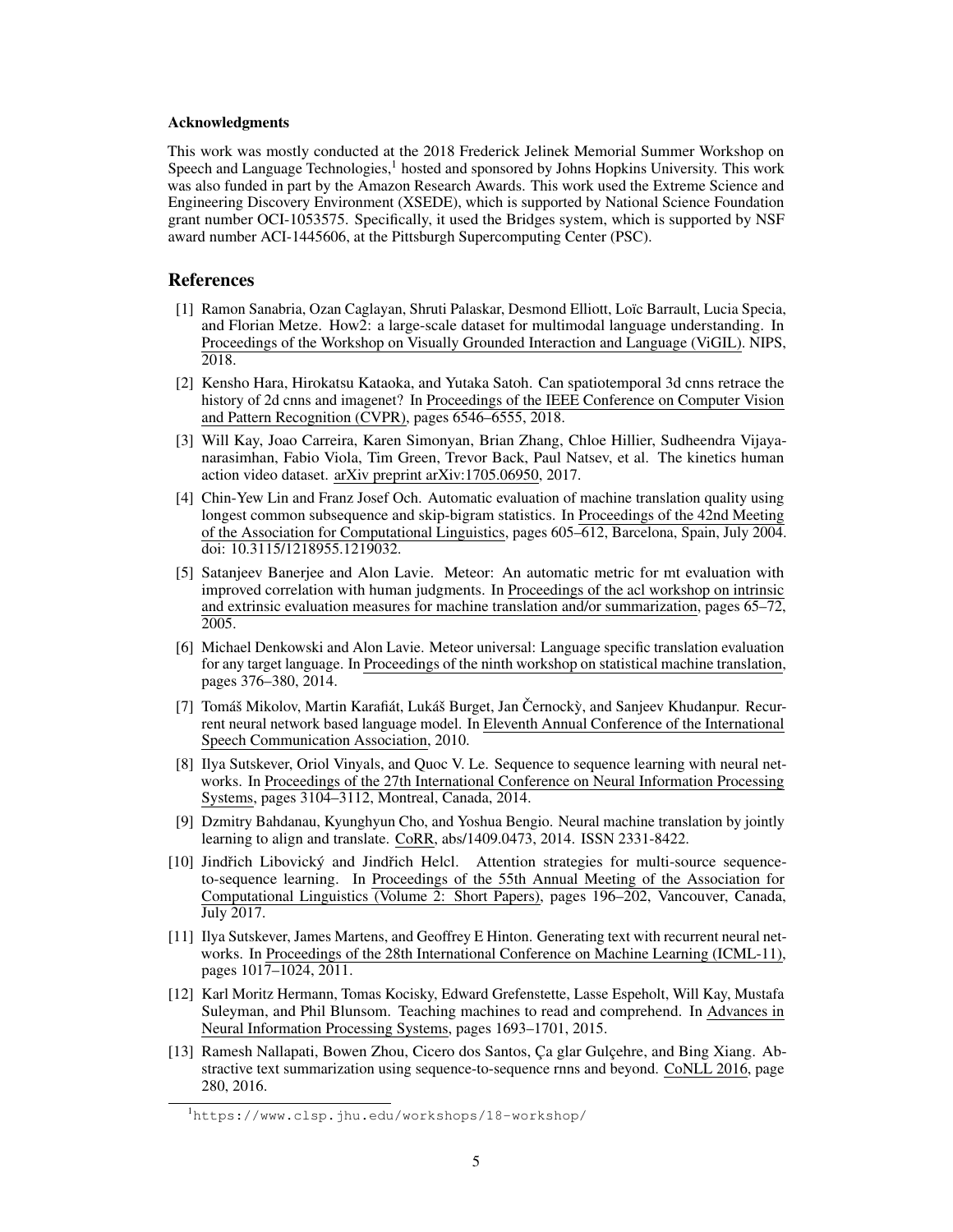- [14] Courtney Napoles, Matthew Gormley, and Benjamin Van Durme. Annotated gigaword. In Proceedings of the Joint Workshop on Automatic Knowledge Base Construction and Web-scale Knowledge Extraction, pages 95–100, 2012.
- [15] Paul Over, Hoa Dang, and Donna Harman. Duc in context. Information Processing & Management, 43(6):1506–1520, 2007.
- [16] Alexander M Rush, Sumit Chopra, and Jason Weston. A neural attention model for abstractive sentence summarization. arXiv preprint arXiv:1509.00685, 2015.
- [17] Abigail See, Peter J Liu, and Christopher D Manning. Get to the point: Summarization with pointer-generator networks. arXiv preprint arXiv:1704.04368, 2017.
- [18] Haoran Li, Junnan Zhu, Cong Ma, Jiajun Zhang, and Chengqing Zong. Multi-modal summarization for asynchronous collection of text, image, audio and video. In Proceedings of the 2017 Conference on Empirical Methods in Natural Language Processing, pages 1092–1102, 2017.
- [19] Naushad UzZaman, Jeffrey P Bigham, and James F Allen. Multimodal summarization of complex sentences. In Proceedings of the 16th international conference on Intelligent user interfaces, pages 43–52. ACM, 2011.
- [20] Shagan Sah, Sourabh Kulhare, Allison Gray, Subhashini Venugopalan, Emily Prud'Hommeaux, and Raymond Ptucha. Semantic text summarization of long videos. In Applications of Computer Vision (WACV), 2017 IEEE Winter Conference on, pages 989–997. IEEE, 2017.
- [21] Kyunghyun Cho, Bart van Merrienboer, Caglar Gulcehre, Dzmitry Bahdanau, Fethi Bougares, Holger Schwenk, and Yoshua Bengio. Learning phrase representations using rnn encoder– decoder for statistical machine translation. In Proceedings of the 2014 Conference on Empirical Methods in Natural Language Processing (EMNLP), 2014.
- [22] Rico Sennrich, Orhan Firat, Kyunghyun Cho, Alexandra Birch-Mayne, Barry Haddow, Julian Hitschler, Marcin Junczys-Dowmunt, Samuel Läubli, Antonio Miceli Barone, Jozef Mokry, and Maria Nadejde. Nematus: a toolkit for neural machine translation. In Proceedings of the EACL 2017 Software Demonstrations, 2017.
- [23] Diederik P. Kingma and Jimmy Ba. Adam: A method for stochastic optimization. CoRR, abs/1412.6980, 2014. ISSN 2331-8422.
- [24] Ozan Caglayan, Mercedes García-Martínez, Adrien Bardet, Walid Aransa, Fethi Bougares, and Loïc Barrault. Nmtpy: A flexible toolkit for advanced neural machine translation systems. The Prague Bulletin of Mathematical Linguistics, 2017.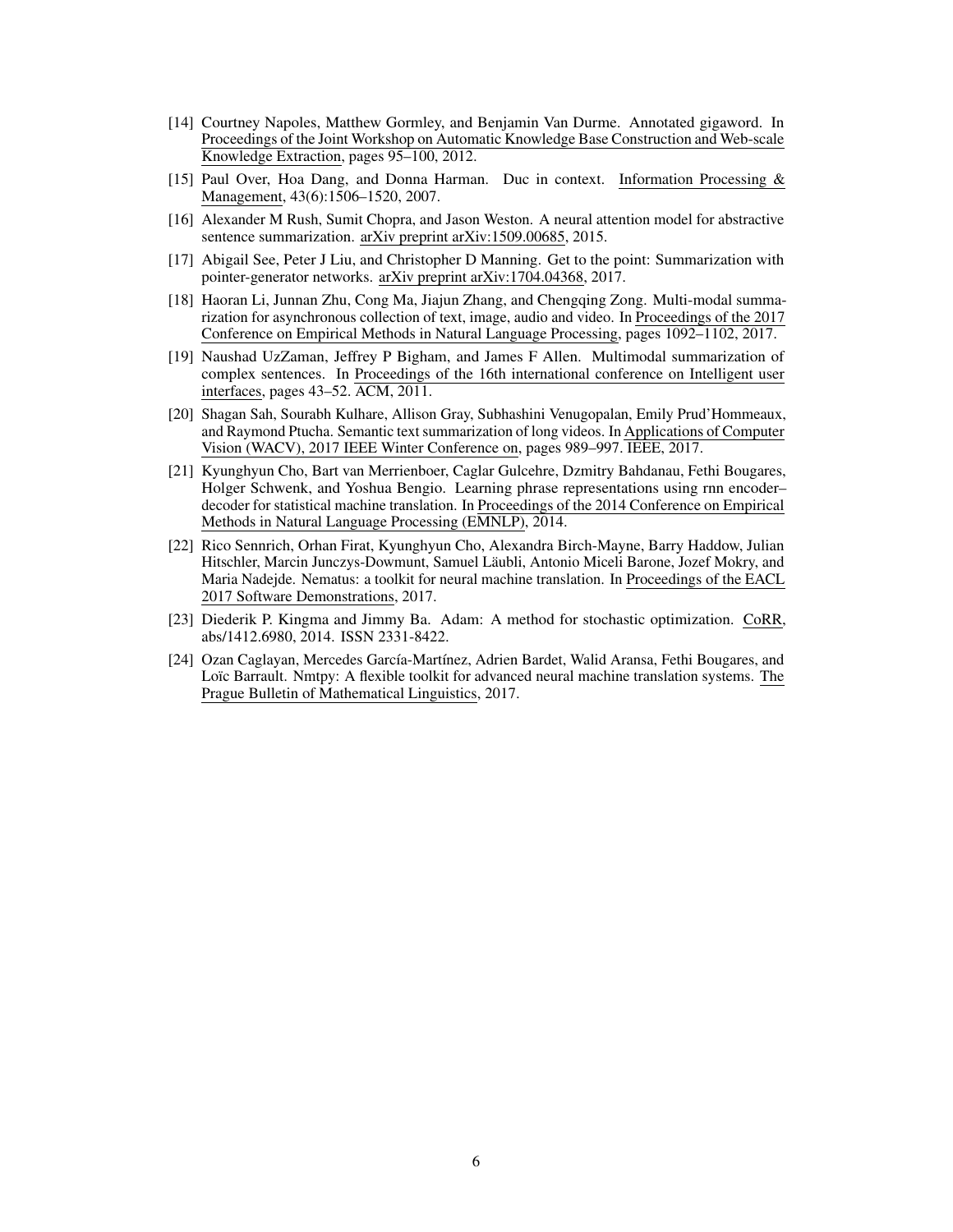# A Appendix

### A.1 Experimental Setup

In all our experiments, the text encoder consists of 2 bidirectional layers of encoder with 256 Gated Recurrent Units (GRU) [21] and 2 layers of decoder with Conditional Gated Recurrent Units (CGRU) [22]. The models are optimized with the Adam Optimizer [23] with learning rate  $4 \cdot 10^{-4}$  halved after each epoch when the validation performance does not increase. We restrict the input length to 600 tokens for all experiments except the best text-only model in Section 4. We use vocabulary the 20,000 most frequently occurring words which showed best results in our experiments. We ran all experiments with the nmtpytorch toolkit [24].

#### A.2 Attention Analysis

Figure 3 shows an analysis of the attention distributions using the hierarchical attention model in an example video of painting. The vertical axis is denotes the output summary of the model and the horizontal axis denotes the input time-steps (from the transcript). We observe less attention in the first part of the video where the speaker is introducing the task and preparing the brush. In the middle half, the camera focuses on the close-up of brush strokes with hand, to which the model pays a higher attention over consecutive frames. Towards the end, the close up does not contain the hand but only the paper and brush, where the model again pays less attention which could be due to unrecognized actions in the close-up. There are black frames in the very end of the video where the model learns to not pay any attention. In the middle of the video, there are two places where there is a cut in the video when the camera shifts angle, the model has learned to identify these areas and uses it effectively. From this particular example, we see the model using both modalities very effectively in this task of multimodal abstractive summarization of open-domain videos.



Figure 3: Visualizing Attention over Video Features.

## A.3 Output Examples from Different Models

Table 3 shows example outputs from our different text-only and text-and-video models. The text-only model produces a fluent output which is close to the reference. The action features with the RNN model, which sees no text in the input, produces an in-domain ("fly tying"' and "fishing") abstractive summary that involves more details like "equipment" which is missing from the text-based models but is relevant. The action features without RNN model belongs to the relevant domain but contains lesser details. The nearest neighbor model is related to "knot tying" but not related to "fishing". The scores for each of these models reflect their respective properties. The random baseline output shows the output of sampling from the random language model based baseline. Although it is a fluent output, the content is incorrect. Observing other outputs of the model we noticed that although predictions